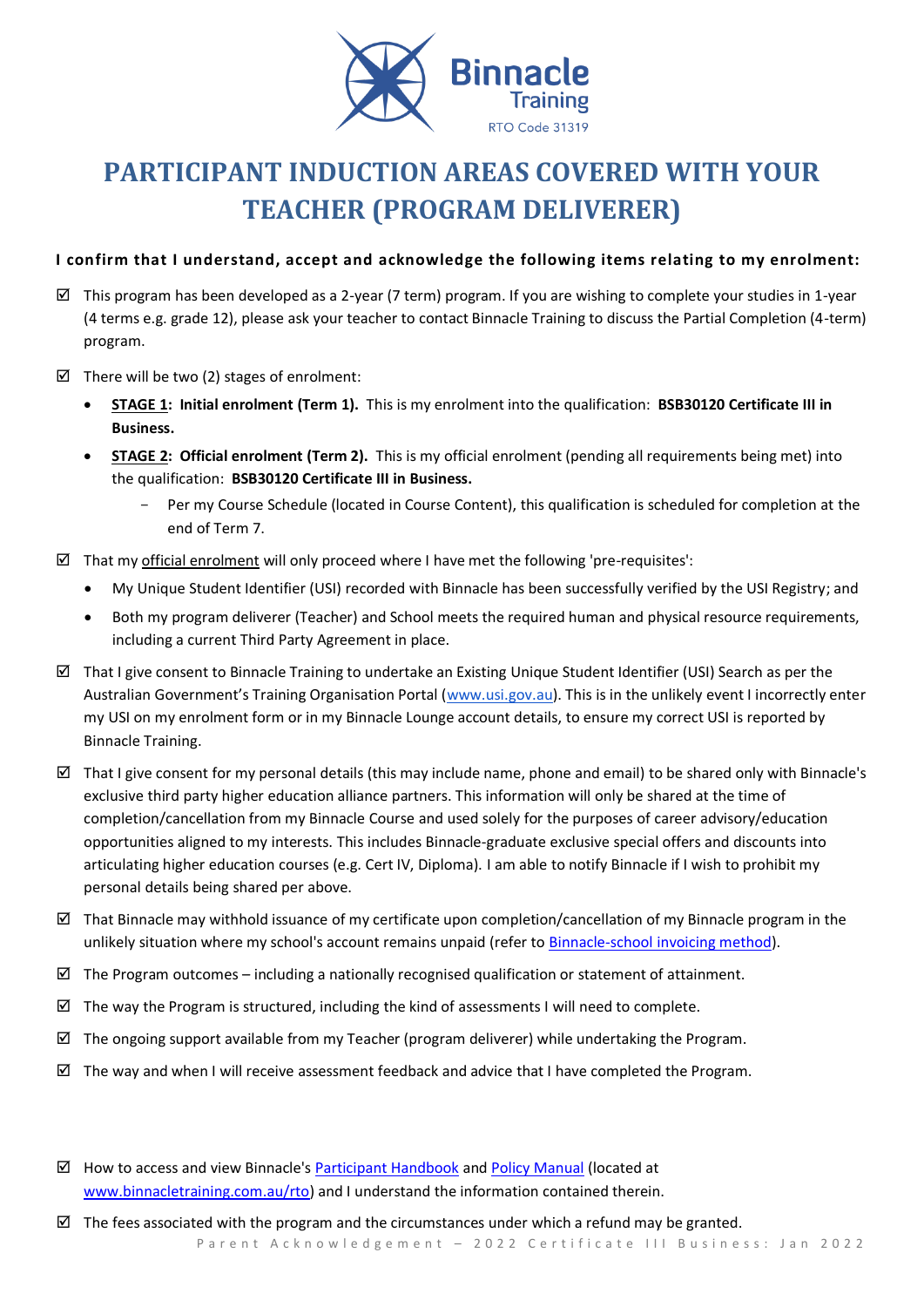

- That Binnacle will use the information I provide for the purpose of which it was collected and to assist in the administration of this Program, including reporting of results to the national VET regulator.
- $\boxtimes$  That I consent to the potential use of my image for marketing purposes (e.g. website, brochures, social media). I acknowledge Binnacle will always endeavour to contact me (via my program deliverer) to re-confirm my acceptance prior to publishing.
- $\boxtimes$  That I can access my own records provided to Binnacle at any time by contacting Binnacle administration.
- $\boxtimes$  That I am responsible for any personal injuries sustained during the program.
- $\boxtimes$  That I am able to apply (by notifying my teacher) for Recognition of Prior Learning (RPL) if I feel I already demonstrate competence in one or more areas within this program.
- That if I enter a course that has already commenced, I may not have the opportunity to complete the full qualification and may only receive a Statement of Attainment for the competencies achieved.

## **PRIVACY NOTICE**

#### **Why we collect your personal information**

As a Registered Training Organisation (RTO), we collect your personal information so we can process and manage your enrolment in a Vocational Education and Training (VET) course with us.

#### **How we use your personal information**

We use your personal information to enable us to deliver VET courses to you, and otherwise, as needed, to comply with our obligations as an RTO.

#### **How we disclose your personal information**

We are required by law (under the *National Vocational Education and Training Regulator Act 2011* (Cth) (NVETR Act)) to disclose the personal information we collect about you to the National VET Data Collection kept by the National Centre for Vocational Education Research Ltd (NCVER). The NCVER is responsible for collecting, managing, analysing and communicating research and statistics about the Australian VET sector.

We are also authorised by law (under the NVETR Act) to disclose your personal information to the relevant state or territory training authority.

#### **How the NCVER and other bodies handle your personal information**

The NCVER will collect, hold, use and disclose your personal information in accordance with the law, including the *Privacy Act 1988* (Cth) (Privacy Act) and the NVETR Act. Your personal information may be used and disclosed by NCVER for purposes that include populating authenticated VET transcripts; administration of VET; facilitation of statistics and research relating to education, including surveys and data linkage; and understanding the VET market.

The NCVER is authorised to disclose information to the Australian Government Department of Education, Skills and Employment (DESE), Commonwealth authorities, State and Territory authorities (other than registered training organisations) that deal with matters relating to VET and VET regulators for the purposes of those bodies, including to enable:

- administration of VET, including program administration, regulation, monitoring and evaluation;
- facilitation of statistics and research relating to education, including surveys and data linkage; and
- understanding how the VET market operates, for policy, workforce planning and consumer information.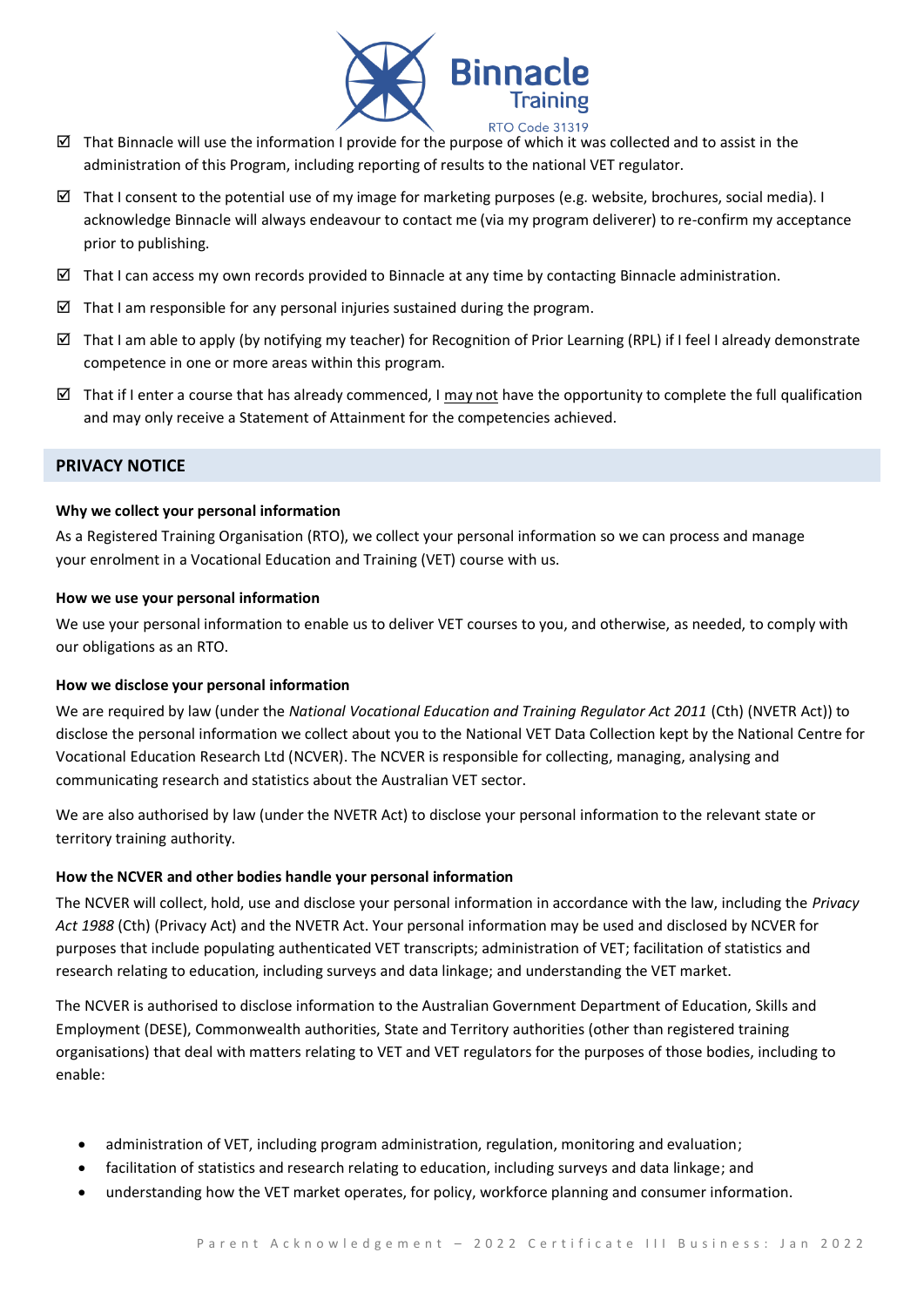

The NCVER may also disclose personal information to persons engaged by NCVER to conduct research on NCVER's behalf.

The NCVER does not intend to disclose your personal information to any overseas recipients.

For more information about how the NCVER will handle your personal information please refer to the NCVER's Privacy Policy a[t www.ncver.edu.au/privacy.](http://www.ncver.edu.au/privacy)

If you would like to seek access to or correct your information, in the first instance, please contact your RTO using the contact details listed below.

DESE is authorised by law, including the Privacy Act and the NVETR Act, to collect, use and disclose your personal information to fulfil specified functions and activities. For more information about how the DESE will handle your personal information, please refer to the DESE VET Privacy Notice at [https://www.dese.gov.au/national-vet-data/vet-privacy](https://www.dese.gov.au/national-vet-data/vet-privacy-notice)[notice.](https://www.dese.gov.au/national-vet-data/vet-privacy-notice)

#### **Surveys**

You may receive a student survey which may be run by a government department or an NCVER employee, agent, thirdparty contractor or another authorised agency. Please note you may opt out of the survey at the time of being contacted.

#### **Contact information**

At any time, you may contact Binnacle Training to:

- request access to your personal information;
- correct your personal information;
- make a complaint about how your personal information has been handled; and
- ask a question about this Privacy Notice.

## **BINNACLE TRAINING CONTACT DETAILS**

Email: [admin@binnacletraining.com.au](mailto:admin@binnacletraining.com.au)

Phone: 1300 303 715

To access Binnacle Training's Privacy Policy – Website visit [www.binnacletraining.com.au/privacy](http://www.binnacletraining.com.au/privacy)

To access Binnacle Training's Privacy and Personal Information Policy - visit <http://www.binnacletraining.com.au/rto> (Select: Policy Manual)

## **SERVICE AGREEMENT**

## **Responsibilities of Binnacle, as the Registered Training Organisation (RTO):**

- Provide training that responds to the learning needs of all students and is relevant to the training program.
- Provide assessment that is flexible and fair, which meets the assessment criteria of the national training package.
- Identify and provide language, literacy and numeracy support to students as required.
- Recognise qualifications and statements of attainment that a student may present that has been issued by another RTO.